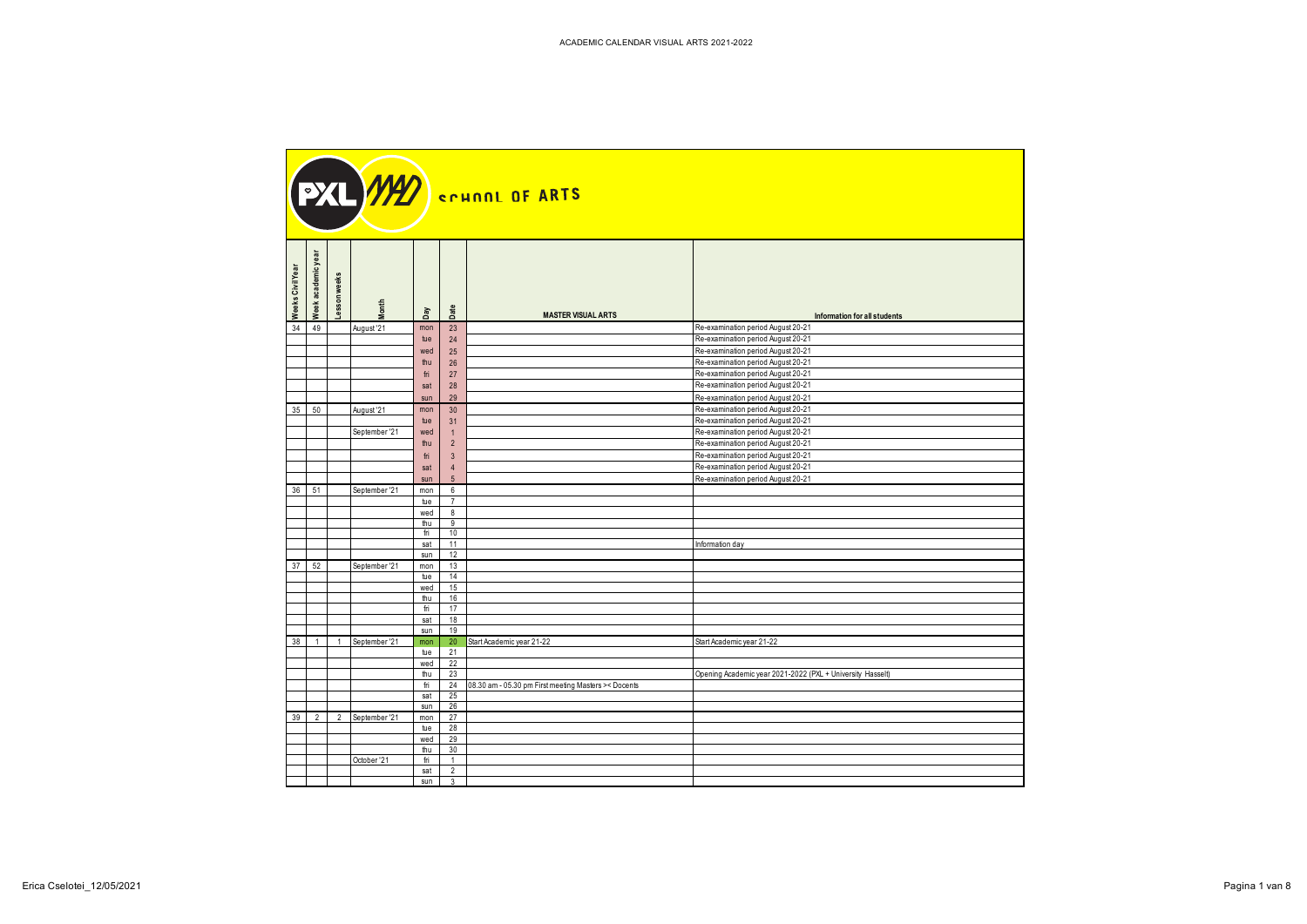| Week academic year<br>Weeks Civil Year | weeks<br>$\overline{5}$              | onth | Date<br>$\mathbf{p}$                                                                      | <b>MASTER VISUAL ARTS</b>                                                  | Information for all students |
|----------------------------------------|--------------------------------------|------|-------------------------------------------------------------------------------------------|----------------------------------------------------------------------------|------------------------------|
|                                        | 40 3 3 October '21                   |      | mon<br>$\overline{4}$<br>5 <sup>5</sup><br>tue                                            |                                                                            |                              |
|                                        |                                      |      | wed 6                                                                                     |                                                                            |                              |
|                                        |                                      |      | thu $7$<br>8<br>fri                                                                       |                                                                            |                              |
|                                        |                                      |      | sat 9                                                                                     |                                                                            |                              |
|                                        |                                      |      | sun 10                                                                                    |                                                                            |                              |
|                                        | 41 4 4 October '21                   |      | $mon$ 11<br>12<br>tue                                                                     |                                                                            |                              |
|                                        |                                      |      | wed 13                                                                                    |                                                                            |                              |
|                                        |                                      |      | 14<br>thu<br>$fri$ 15                                                                     |                                                                            |                              |
|                                        |                                      |      | sat 16                                                                                    |                                                                            |                              |
|                                        | 42 5 5 October '21                   |      | sun 17<br>mon 18                                                                          |                                                                            |                              |
|                                        |                                      |      | 19<br>tue                                                                                 |                                                                            |                              |
|                                        |                                      |      | wed 20<br>thu $21$                                                                        |                                                                            |                              |
|                                        |                                      |      | 22<br>fri                                                                                 |                                                                            |                              |
|                                        |                                      |      | $sat$ 23<br>sun 24                                                                        |                                                                            |                              |
|                                        | 43 6 6 October '21                   |      |                                                                                           | mon 25 Start Masters // Week of first Masterpresentations (Graphic Design) |                              |
|                                        |                                      |      | tue 26                                                                                    |                                                                            |                              |
|                                        |                                      |      | wed 27<br>thu 28                                                                          |                                                                            |                              |
|                                        |                                      |      | fri 29                                                                                    |                                                                            |                              |
|                                        |                                      |      | sat 30<br>$sun$ 31                                                                        |                                                                            |                              |
| 44 7                                   | November '21                         |      | mon<br>$-1$                                                                               |                                                                            | Mid Term holiday             |
|                                        | 45 8 7 November 21 mon 8 Projectweek |      |                                                                                           |                                                                            |                              |
|                                        |                                      |      | tue<br>wed<br>10                                                                          |                                                                            |                              |
|                                        |                                      |      | $-11$<br>thu                                                                              |                                                                            | Armistice                    |
|                                        |                                      |      | 12<br>fri<br>$\overline{13}$<br>sat                                                       |                                                                            | Day off                      |
|                                        |                                      |      | sun 14                                                                                    |                                                                            |                              |
|                                        | 46 9 8 November '21                  |      | 15<br>mon<br>16<br>tue                                                                    |                                                                            |                              |
|                                        |                                      |      | 17<br>wed                                                                                 |                                                                            |                              |
|                                        |                                      |      | thu 18<br>fri 19                                                                          |                                                                            |                              |
|                                        |                                      |      | $\begin{array}{ c c c }\n\hline\n\text{sat} & 20 \\ \hline\n\text{sun} & 21\n\end{array}$ |                                                                            |                              |
|                                        |                                      |      |                                                                                           |                                                                            |                              |

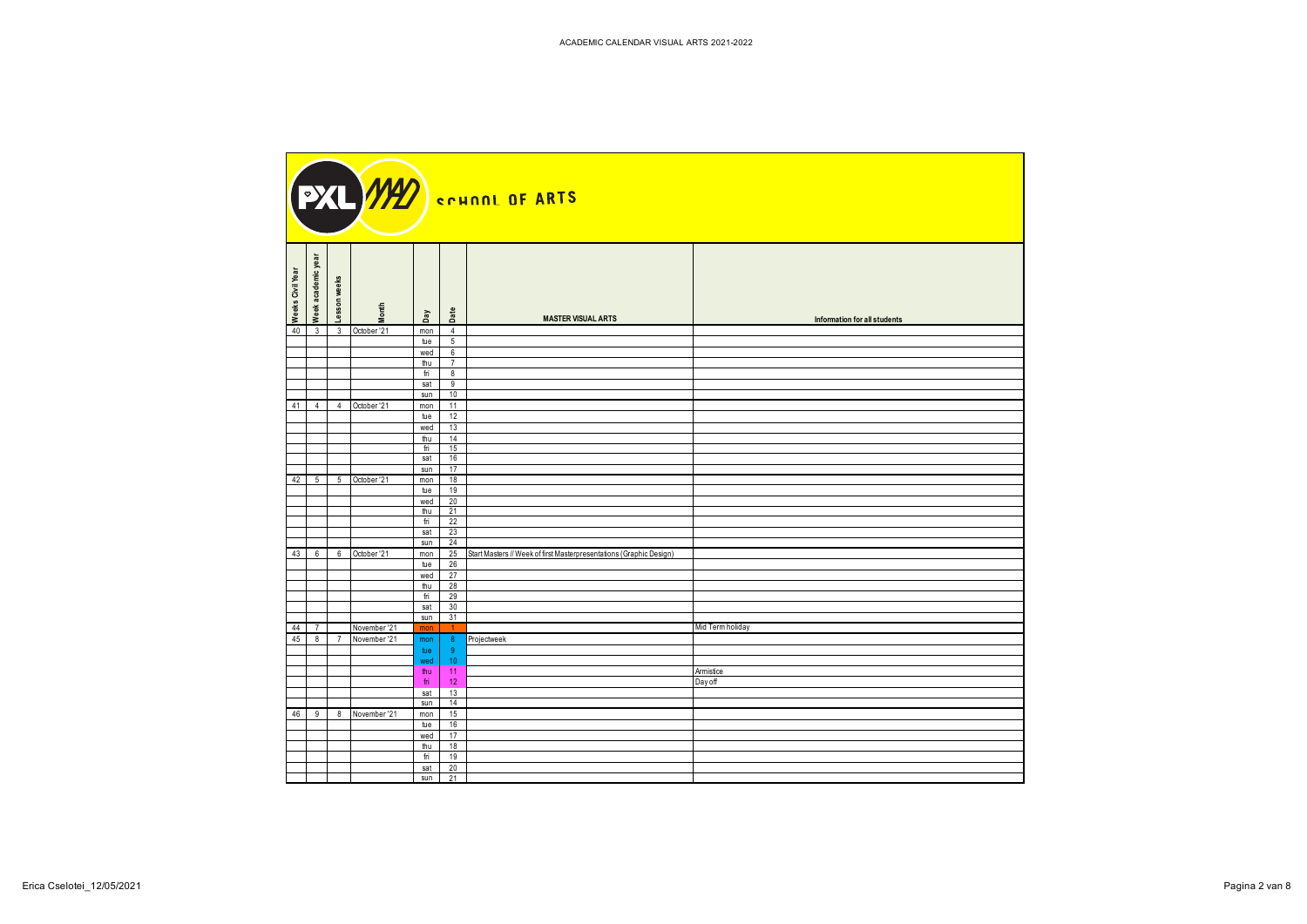| nic year<br>Weeks Civil Year<br>weeks<br>Week academ<br>esson | <b>Month</b> | Date<br>Day                                                                                   | <b>MASTER VISUAL ARTS</b> | Information for all students |
|---------------------------------------------------------------|--------------|-----------------------------------------------------------------------------------------------|---------------------------|------------------------------|
| 47<br>10 9 November '21                                       |              | 22<br>mon                                                                                     |                           |                              |
|                                                               |              | 23<br>tue<br>wed 24                                                                           |                           | Information evening PXL-MAD  |
|                                                               |              | 25<br>thu                                                                                     |                           |                              |
|                                                               |              | 26<br>fri                                                                                     |                           |                              |
|                                                               |              | 27<br>sat<br>$sun$ 28                                                                         |                           |                              |
| 48 11 10 November '21                                         |              | mon 29                                                                                        |                           |                              |
|                                                               | December '21 | 30<br>tue<br>wed<br>$\overline{1}$                                                            |                           |                              |
|                                                               |              | thu<br>$\overline{2}$                                                                         |                           |                              |
|                                                               |              | $\overline{\mathbf{3}}$<br>fri                                                                |                           |                              |
|                                                               |              | sat<br>$\overline{4}$<br>sun  <br>$5^{\circ}$                                                 |                           |                              |
| 49 12 11 December '21                                         |              | $mon$ 6                                                                                       |                           |                              |
|                                                               |              | tue 7                                                                                         |                           |                              |
|                                                               |              | wed<br>8 <sup>8</sup><br>thu<br>9                                                             |                           |                              |
|                                                               |              | 10<br>fri                                                                                     |                           |                              |
|                                                               |              | 11<br>sat<br>12<br>sun                                                                        |                           |                              |
| 50   13   12   December '21                                   |              | 13<br>mon                                                                                     |                           |                              |
|                                                               |              | tue $14$                                                                                      |                           |                              |
|                                                               |              | wed 15<br>16<br>thu                                                                           |                           |                              |
|                                                               |              | 17<br>fri                                                                                     |                           |                              |
|                                                               |              | 18<br>sat<br>19                                                                               |                           |                              |
| 51   14   13   December '21                                   |              | sun<br>mon 20                                                                                 |                           |                              |
|                                                               |              | $\frac{1}{21}$                                                                                |                           |                              |
|                                                               |              | wed 22<br>thu $\begin{array}{ c c } 23 \end{array}$                                           |                           |                              |
|                                                               |              | $\begin{array}{ c c } \hline \text{fri} & 24 \\ \hline \text{sat} & 25 \\ \hline \end{array}$ |                           |                              |
|                                                               |              |                                                                                               |                           | Christmas                    |
| 52 15                                                         | December '21 | $sun$ 26                                                                                      |                           | Christmas hollidays          |
| $1 \mid 16$                                                   | January '22  | $\begin{array}{ c c c }\n\hline\n\text{mon} & 27 \\ \hline\n\text{mon} & 3\n\end{array}$      |                           | Christmas hollidays          |
| 2   17   14   January 22                                      |              | mon 10<br>tue 11                                                                              |                           |                              |
|                                                               |              | wed $12$                                                                                      |                           |                              |
|                                                               |              | 13<br>thu                                                                                     |                           |                              |
|                                                               |              | 14<br>fri<br>15<br>sat                                                                        |                           |                              |
|                                                               |              | sun 16                                                                                        |                           |                              |

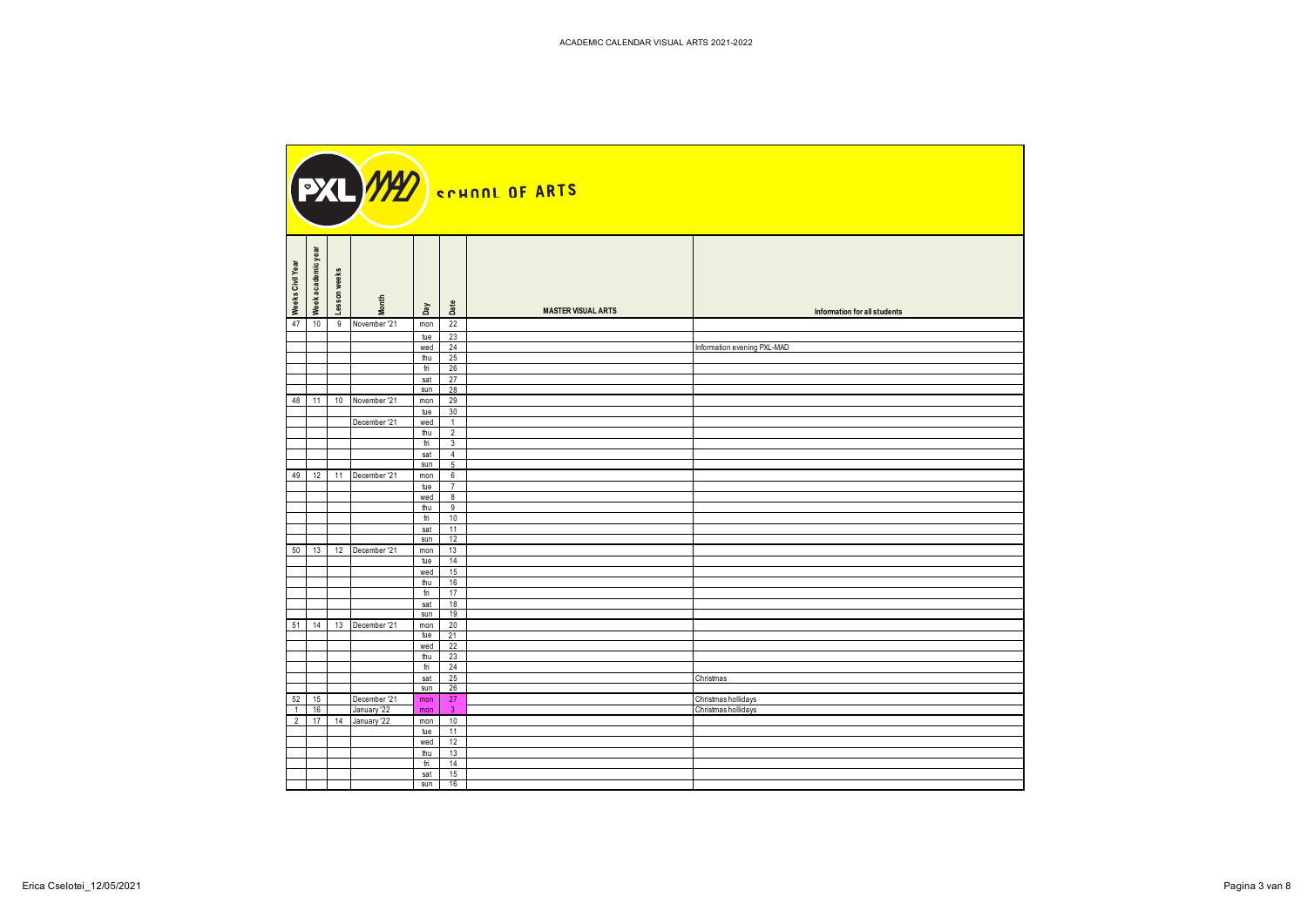| Week academic year<br>Weeks Civil Year<br>eks<br>₹<br>sson |              | Led                  | Date                | <b>MASTER VISUAL ARTS</b>                                      | Information for all students                                         |
|------------------------------------------------------------|--------------|----------------------|---------------------|----------------------------------------------------------------|----------------------------------------------------------------------|
| $3 \quad 18$                                               | January '22  | mon                  | 17                  |                                                                | Examination period January 21-22                                     |
|                                                            |              | tue                  | 18                  | Presentation Masterstudio (evaluation)                         | Examination period January 21-22                                     |
|                                                            |              | wed                  | 19                  |                                                                | Examination period January 21-22                                     |
|                                                            |              | thu                  | 20                  |                                                                | Examination period January 21-22                                     |
|                                                            |              | fri                  | 21                  |                                                                | Examination period January 21-22                                     |
|                                                            |              | sat                  | 22                  |                                                                | Examination period January 21-22                                     |
|                                                            |              | sun                  | 23                  |                                                                | Examination period January 21-22                                     |
| 4 19                                                       | January '22  | mon                  | 24                  |                                                                | Examination period January 21-22                                     |
|                                                            |              | tue                  | 25                  |                                                                | Examination period January 21-22                                     |
|                                                            |              | wed<br>thu           | $26\,$<br>$27$      |                                                                | Examination period January 21-22<br>Examination period January 21-22 |
|                                                            |              | fri                  | 28                  |                                                                | Examination period January 21-22                                     |
|                                                            |              | sat                  | 29                  |                                                                | Examination period January 21-22                                     |
|                                                            |              | sun                  | 30 <sup>°</sup>     |                                                                | Examination period January 21-22                                     |
| $5 \quad 20$                                               | January '22  | mon                  | 31                  |                                                                | Examination period January 21-22                                     |
|                                                            | February '22 | tue                  |                     |                                                                | Examination period January 21-22                                     |
|                                                            |              | wed                  | $\overline{2}$      |                                                                | Examination period January 21-22                                     |
|                                                            |              | thu                  | -3                  |                                                                | Examination period January 21-22                                     |
|                                                            |              | fri                  | $\overline{4}$      |                                                                | Examination period January 21-22                                     |
|                                                            |              | sat<br>sun           | 5 <sup>5</sup><br>6 |                                                                | Examination period January 21-22<br>Examination period January 21-22 |
| $6 \t 21$                                                  |              | mon                  | $-7$                |                                                                | Week without courses                                                 |
| 7 22 1 February 22                                         |              | mon 14               |                     |                                                                | Start second semester 21-22                                          |
|                                                            |              | tue $15$             |                     |                                                                |                                                                      |
|                                                            |              | wed 16               |                     |                                                                |                                                                      |
|                                                            |              | thu $\vert$<br>fri   | 17<br>18            |                                                                | Jobevent PXL                                                         |
|                                                            |              | sat 19               |                     |                                                                |                                                                      |
|                                                            |              | sun                  | 20                  |                                                                |                                                                      |
| 8 23 2 February 22                                         |              |                      |                     | mon   21   Week of second Masterpresentations (Graphic Design) |                                                                      |
|                                                            |              | tue 22               |                     |                                                                |                                                                      |
|                                                            |              | wed 23               |                     |                                                                |                                                                      |
|                                                            |              | thu $24$<br>fri $25$ |                     |                                                                | Results examination period January online                            |
|                                                            |              | $sat$ 26             |                     |                                                                |                                                                      |
|                                                            |              | sun 27               |                     |                                                                |                                                                      |

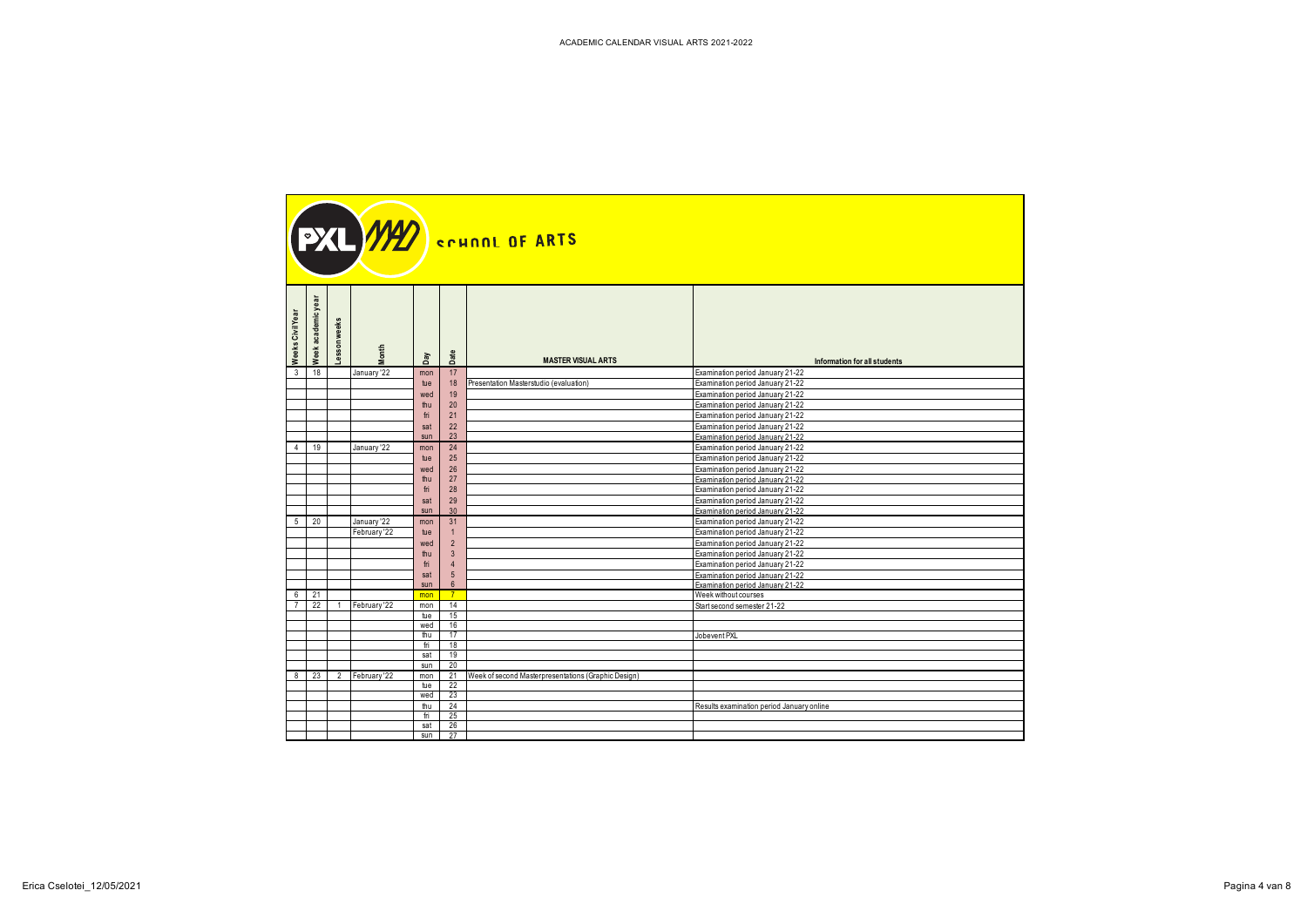| 9 24 3 February 22<br>mon 28                                  | Information for all students |
|---------------------------------------------------------------|------------------------------|
|                                                               |                              |
| March '22<br>tue<br>$\overline{1}$<br>wed<br>$\overline{2}$   |                              |
| thu<br>3 <sup>3</sup>                                         |                              |
| $\overline{4}$<br>fri                                         |                              |
| sat<br>$5\overline{)}$                                        |                              |
| sun<br>$6\overline{6}$<br>10 25 4 March '22<br>$\overline{7}$ |                              |
| mon<br>tue 8                                                  |                              |
| wed 9                                                         |                              |
| thu 10                                                        |                              |
| 11<br>fri                                                     |                              |
| 12<br>Information Day<br>sat<br>13<br>sun                     |                              |
| 11 26 5 March '22<br>14<br>mon                                |                              |
| 15<br>PXL-Bookbourse<br>tue                                   |                              |
| 16<br>wed                                                     |                              |
| thu<br>17                                                     |                              |
| 18<br>fri<br>19<br>sat                                        |                              |
| sun 20                                                        |                              |
| 12   27   6   March '22<br>$mon$ 21                           |                              |
| tue 22                                                        |                              |
| wed 23                                                        |                              |
| thu $24$<br>25                                                |                              |
| fri<br>$sat$ 26                                               |                              |
| $sun$ 27                                                      |                              |

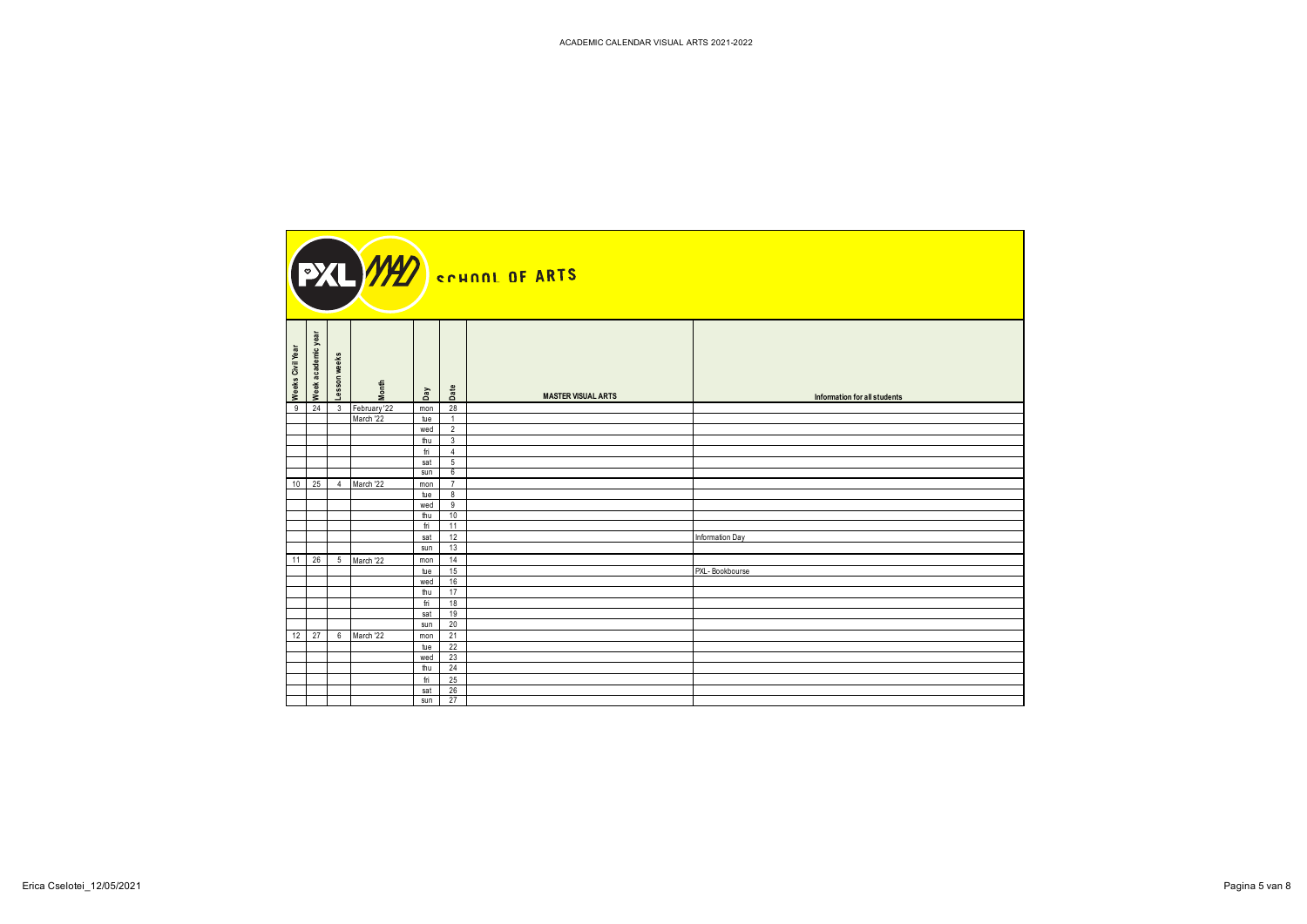| Week academic year<br>Weeks Civil Year<br>eks<br>₹<br>Lesson | Month<br>Date<br>Day                           |                                                         |                                                       |  |
|--------------------------------------------------------------|------------------------------------------------|---------------------------------------------------------|-------------------------------------------------------|--|
| $13$ 28<br>March '22<br>$\overline{7}$                       | 28<br>mon                                      | <b>MASTER VISUAL ARTS</b>                               | Information for all students<br>Project-Excursionweek |  |
|                                                              | 29<br>tue                                      |                                                         |                                                       |  |
|                                                              | 30<br>wed                                      |                                                         |                                                       |  |
| April '22                                                    | 31<br>thu<br>fri.                              |                                                         |                                                       |  |
|                                                              | sat<br>$\overline{2}$                          |                                                         |                                                       |  |
|                                                              | sun<br>-3                                      |                                                         |                                                       |  |
| 14 29<br>$15 \overline{\smash{\big)}\ 30}$                   | $\sim$ 4<br>mon<br>11<br>mon                   |                                                         | Easter hollidays<br>Easter hollidays                  |  |
| 16 31 8 April 22                                             | 18<br>mon                                      |                                                         | Easter Monday                                         |  |
|                                                              | 19<br>tue                                      |                                                         |                                                       |  |
|                                                              | 20<br>wed<br>21<br>thu                         |                                                         |                                                       |  |
|                                                              | 22<br>fri                                      |                                                         |                                                       |  |
|                                                              | $sat$ 23                                       |                                                         | Information Day                                       |  |
| 17 32 9 April 22                                             | 24<br>sun<br>mon                               | 25   Week of third Masterpresentations (Graphic Design) |                                                       |  |
|                                                              | tue 26                                         |                                                         |                                                       |  |
|                                                              | wed 27                                         |                                                         |                                                       |  |
|                                                              | 28<br>thu<br>29<br>fri                         |                                                         | Nuit Blanche: drawing marathon                        |  |
|                                                              | 30<br>sat                                      |                                                         |                                                       |  |
| May '22                                                      | $\overline{1}$<br>sun                          |                                                         | Labour Day                                            |  |
| 18 33 10 May'22                                              | $\overline{2}$<br>mon<br>tue<br>3 <sup>3</sup> |                                                         |                                                       |  |
|                                                              | wed<br>$\overline{4}$                          |                                                         |                                                       |  |
|                                                              | thu<br>$5\overline{)}$<br>fri $\vert 6$        |                                                         |                                                       |  |
|                                                              | sat 7                                          |                                                         |                                                       |  |
|                                                              | sum 8                                          |                                                         |                                                       |  |
| 19 34 11 May'22                                              | mon 9<br>tue $10$                              |                                                         |                                                       |  |
|                                                              | wed $11$                                       |                                                         |                                                       |  |
|                                                              | thu $12$                                       |                                                         |                                                       |  |
|                                                              | 13<br>fri<br>14<br>sat                         |                                                         |                                                       |  |
|                                                              | 15<br>sun                                      |                                                         |                                                       |  |
| 20 35 12 May'22                                              | mon<br>tue 17                                  | 16 Hand in Masterthesis (article)                       |                                                       |  |
|                                                              | wed 18                                         |                                                         |                                                       |  |
|                                                              | 19<br>thu<br>20<br>fri                         |                                                         |                                                       |  |
|                                                              | $sat$ 21                                       |                                                         |                                                       |  |
|                                                              | $sun$ 22                                       |                                                         |                                                       |  |
| 21 36 13 May'22                                              | mon 23<br>24<br>tue                            |                                                         |                                                       |  |
|                                                              |                                                |                                                         |                                                       |  |
|                                                              | wed 25<br>thu 26<br>fri 27<br>sat 28           |                                                         | Ascencion Day                                         |  |
|                                                              |                                                |                                                         | Day off                                               |  |
|                                                              | sun $29$                                       |                                                         |                                                       |  |

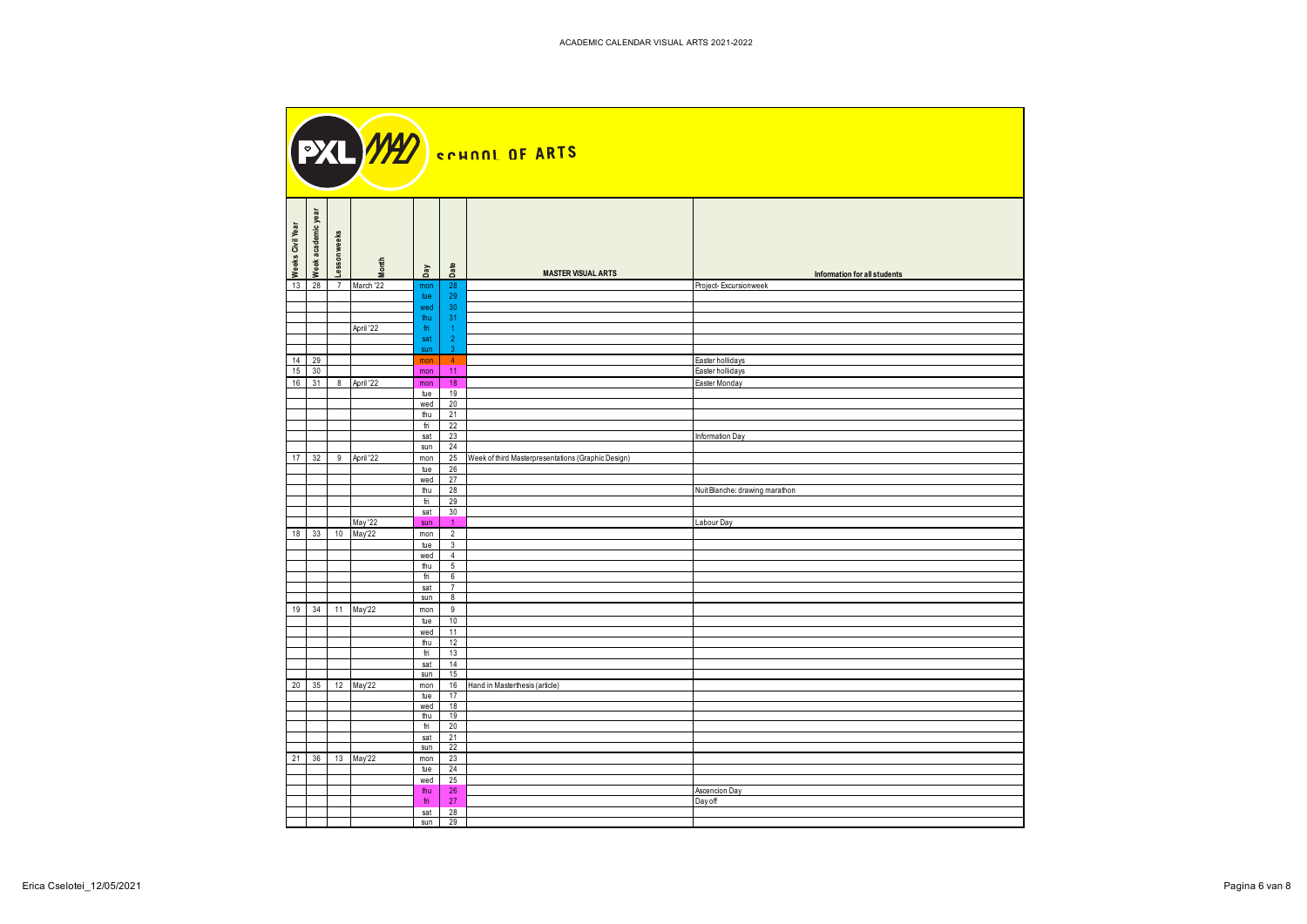| Week academic year<br>eks Civil Year<br>weeks<br>$\mathsf{son}$<br>onth<br>៖ | Day        | Date                  | <b>MASTER VISUAL ARTS</b>                                             | Information for all students                                                                 |
|------------------------------------------------------------------------------|------------|-----------------------|-----------------------------------------------------------------------|----------------------------------------------------------------------------------------------|
| 22 37 14 May'22                                                              | mon        | 30<br>31              |                                                                       | Inhaalweek / herhalingsweek theorie / voorbereiding examen                                   |
| June '22                                                                     | tue<br>wed | $\overline{1}$        | Jury Masterscriptie (BKU)                                             |                                                                                              |
|                                                                              | thu l      |                       | 2 Jury Masterscriptie (BKU)                                           |                                                                                              |
|                                                                              | fri        |                       | 3 Jury Masterscriptie (BKU)                                           |                                                                                              |
|                                                                              | sat        | $\overline{4}$        |                                                                       |                                                                                              |
|                                                                              | sun        | $5^{\circ}$           |                                                                       | Whitsunday                                                                                   |
| $23 \mid 38 \mid$<br>June '22                                                | mon<br>tue | - 6<br>$\overline{7}$ |                                                                       | Whitmonday<br>Examination period June 21-22                                                  |
|                                                                              | wed        | 8                     |                                                                       | Examination period June 21-22                                                                |
|                                                                              | thu        | - 9                   |                                                                       | Examination period June 21-22                                                                |
|                                                                              | fri        | 10                    |                                                                       | Examination period June 21-22                                                                |
|                                                                              | sat        | 11                    |                                                                       | Examination period June 21-22                                                                |
| $24 \mid 39 \mid$<br>June '22                                                | sun        | 12<br>13              |                                                                       | Examination period June 21-22<br>Examination period June 21-22                               |
|                                                                              | mon<br>tue | 14                    |                                                                       | Examination period June 21-22                                                                |
|                                                                              | wed        | 15                    |                                                                       | Examination period June 21-22                                                                |
|                                                                              | thu        | 16                    |                                                                       | Examination period June 21-22                                                                |
|                                                                              | fri        | 17                    | Masterjury                                                            | Examination period June 21-22                                                                |
|                                                                              | sat<br>sun | 18<br>19              |                                                                       | Examination period June 21-22<br>Examination period June 21-22                               |
| 25 40<br>June '22                                                            | mon        | 20                    |                                                                       | Examination period June 21-22                                                                |
|                                                                              | tue        | 21                    |                                                                       | Examination period June 21-22                                                                |
|                                                                              | wed        | 22                    |                                                                       | Examination period June 21-22                                                                |
|                                                                              | thu<br>fri | 23<br>24              | Opening EXIT 2022                                                     | Examination period June 21-22<br>Examination period June 21-22                               |
|                                                                              | sat        | 25                    |                                                                       | Examination period June 21-22 // EXIT OPEN from 10.00 am - 06.00 pm                          |
|                                                                              | sun        | 26                    |                                                                       | Examination period June 21-22 // EXIT OPEN from 10.00 am - 06.00 pm                          |
| 26 41<br>June '22                                                            | mon        |                       | 27 Afbraak EXIT 2022_Verplicht aanwezig                               |                                                                                              |
|                                                                              | tue        | 28                    |                                                                       | Deliberation periode June 21-22 / 09.00 am Graphic Design / 01.30 pm Fine Arts and Jewellery |
|                                                                              | wed 29     |                       |                                                                       | Results online (11.59 pm)<br>03.00 pm Discuss examination results with docents if necessary  |
|                                                                              | thu        | 30                    |                                                                       |                                                                                              |
| July '22                                                                     | fri        |                       | 1 Proclamation Masters                                                |                                                                                              |
|                                                                              | sat I      |                       | 2 Proclamation Masters                                                |                                                                                              |
| $27 \mid 42 \mid$<br>July '22                                                |            |                       | sun 3 Proclamation Masters<br>4 Week without courses - School is open | Week without courses - School is open                                                        |
| 28 43                                                                        | mon        | 11                    |                                                                       | Summer holliday / School open                                                                |
| 29 44                                                                        | mon        | $18$                  |                                                                       | Summer holliday / School closed                                                              |
| 30 45                                                                        | mon        | 25                    |                                                                       | Summer holliday / School closed                                                              |
| $31 \mid 46 \mid$<br>August '22                                              | mon        | $\overline{1}$        |                                                                       | Summer holliday / School closed                                                              |
| $32 \quad 47$<br>$33 \t 48$                                                  | mon        | 8<br>15               |                                                                       | Summer holliday / School closed<br>Summer holliday / School open                             |